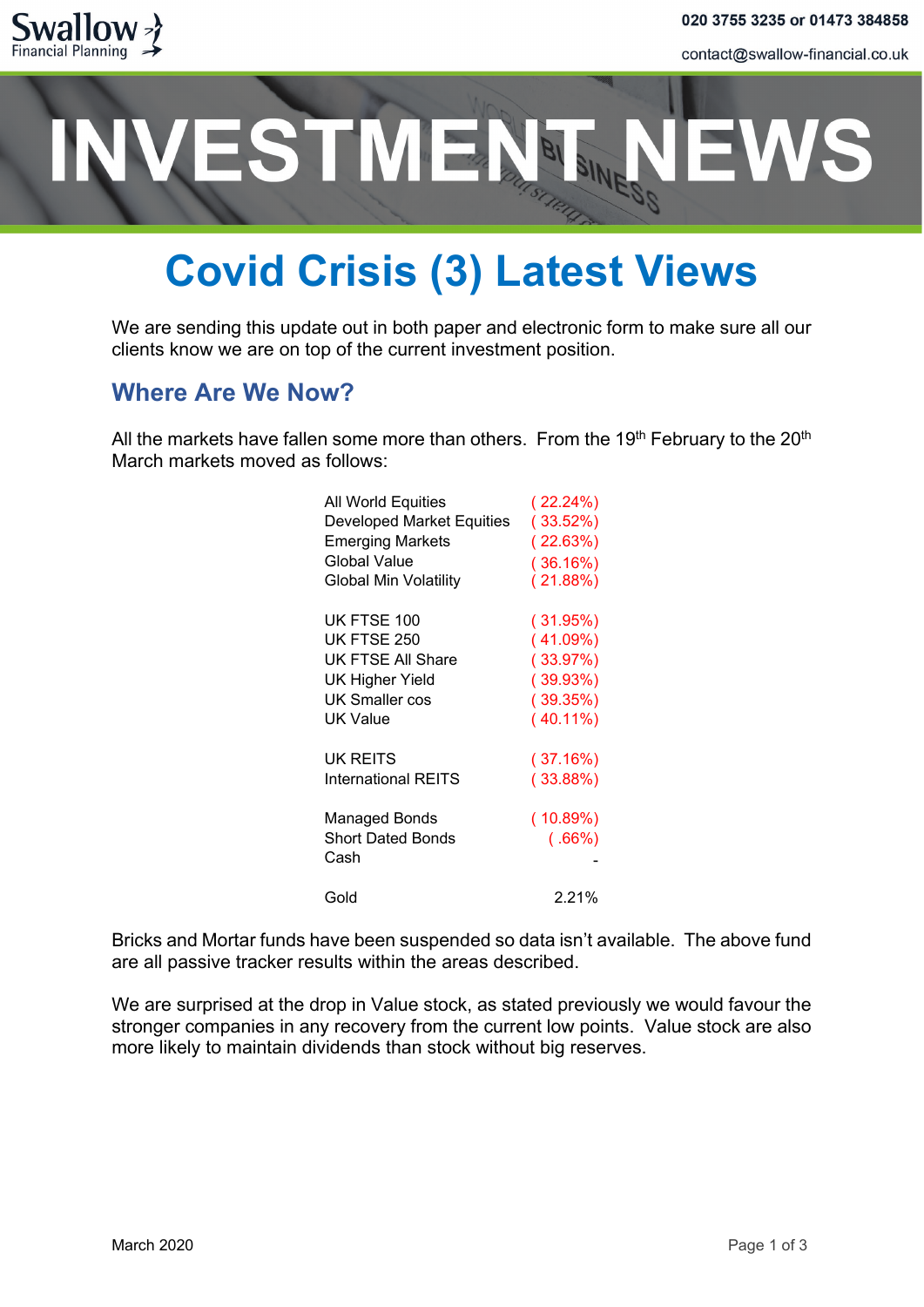

contact@swallow-financial.co.uk

## **ESTMENT**

### **Effects of Government Action**

The massive unprecedented government cash injections to the economy are hugely inflationary. We are not quite at "Helicopter Drop" economics but some of the measures already suggested are very much along these lines. [\(https://www.investopedia.com/terms/h/helicopter-drop.asp\)](https://www.investopedia.com/terms/h/helicopter-drop.asp)

The current cash injections are eye watering. The US stands at 1.5 \$trillion, Euro bank £750 EUR Billion and the UK are rapidly approach £500 billion on it's own.

Clearly these actions are designed to stave off a deeper recession than would otherwise be the case. Remember however, that all this borrowing will one day have to be repaid…

#### **Asset Allocation**

The fact assets have fallen in paper value doesn't preclude reorganisation to get the most out of any recovery.

Now is the time for asset backed investments. Markets tend to pendulum and with that, overreact both in terms of upside and downside swings.

We feel Gold still has a part to play even if its significant rises are over.

We remain of the view that cash is better than fixed interest when we need to reduce volatility.

We prefer equities right now; the companies which will recover quickest from the lost sales and productivity will be those with the biggest pockets, Value is therefore very much in favour from our perspective.

Government stimulus will favour funds that invest in infrastructure companies. Whilst we have used property as a less correlated investment to the equity market, we are reducing the exposure slightly in favour of equities ongoing.